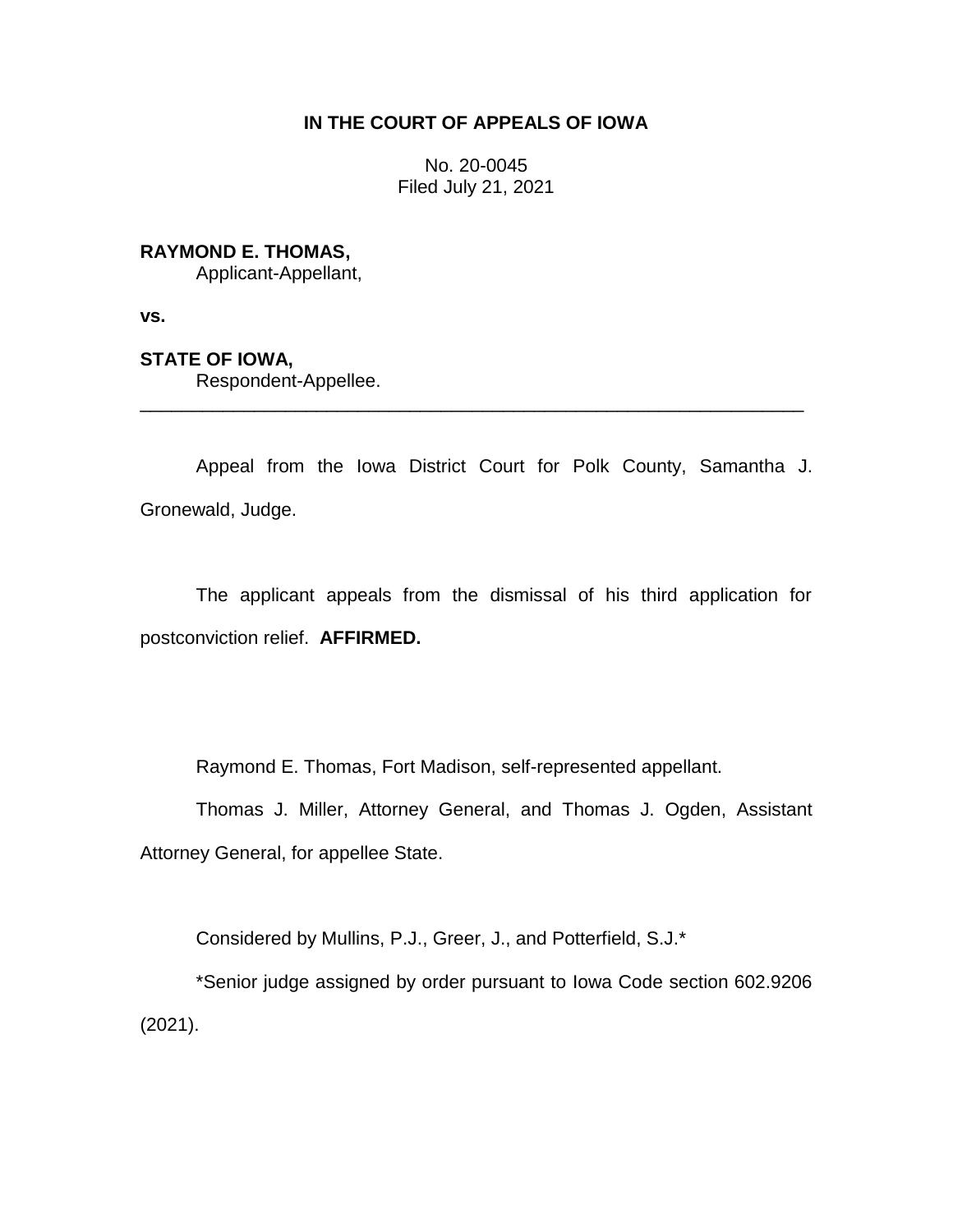### **POTTERFIELD, Senior Judge.**

 $\overline{a}$ 

In 2006, a jury convicted Raymond Thomas of third-degree kidnapping, firstdegree burglary,<sup>1</sup> second-degree robbery, and two counts of assault on a peace officer. He directly appealed his convictions, which this court affirmed in *State v. Thomas*, No. 06-0582, 2007 WL 3376888 (Iowa Ct. App. Nov. 15, 2007). Procedendo issued December 19, 2007. Thomas then filed two separate, unsuccessful applications for postconviction relief (PCR)—one in 2008 and one in 2012.

He filed the instant application, his third, on June 27, 2019—more than eleven years after procedendo issued. In it, Thomas maintained his application was timely because of "the doctrine of fraudulent concealment" and the "relationback doctrine" outlined in *Allison v. State*, 914 N.W.2d 866 (Iowa 2018). As for the substance of his application, Thomas claimed the State failed to properly file the amended trial information under which he was tried and convicted, "which caused prejudice involving life and liberty of his person." He asserted he should receive a new trial due to this failure. The State moved to have Thomas's third application dismissed as time-barred. *See* Iowa Code § 822.3 (2019). The district court granted the motion, finding Thomas did not establish an exception to the statute of limitations. Thomas appeals. "Generally, we review a grant of a motion to dismiss a PCR petition for correction of errors at law." *Allison*, 914 N.W.2d at 870.

 $1$  The jury also convicted Thomas of assault with intent to commit sexual abuse causing bodily injury, which the district court concluded merged with his conviction for first-degree burglary. The court sentenced Thomas to a term of incarceration not to exceed thirty-five years.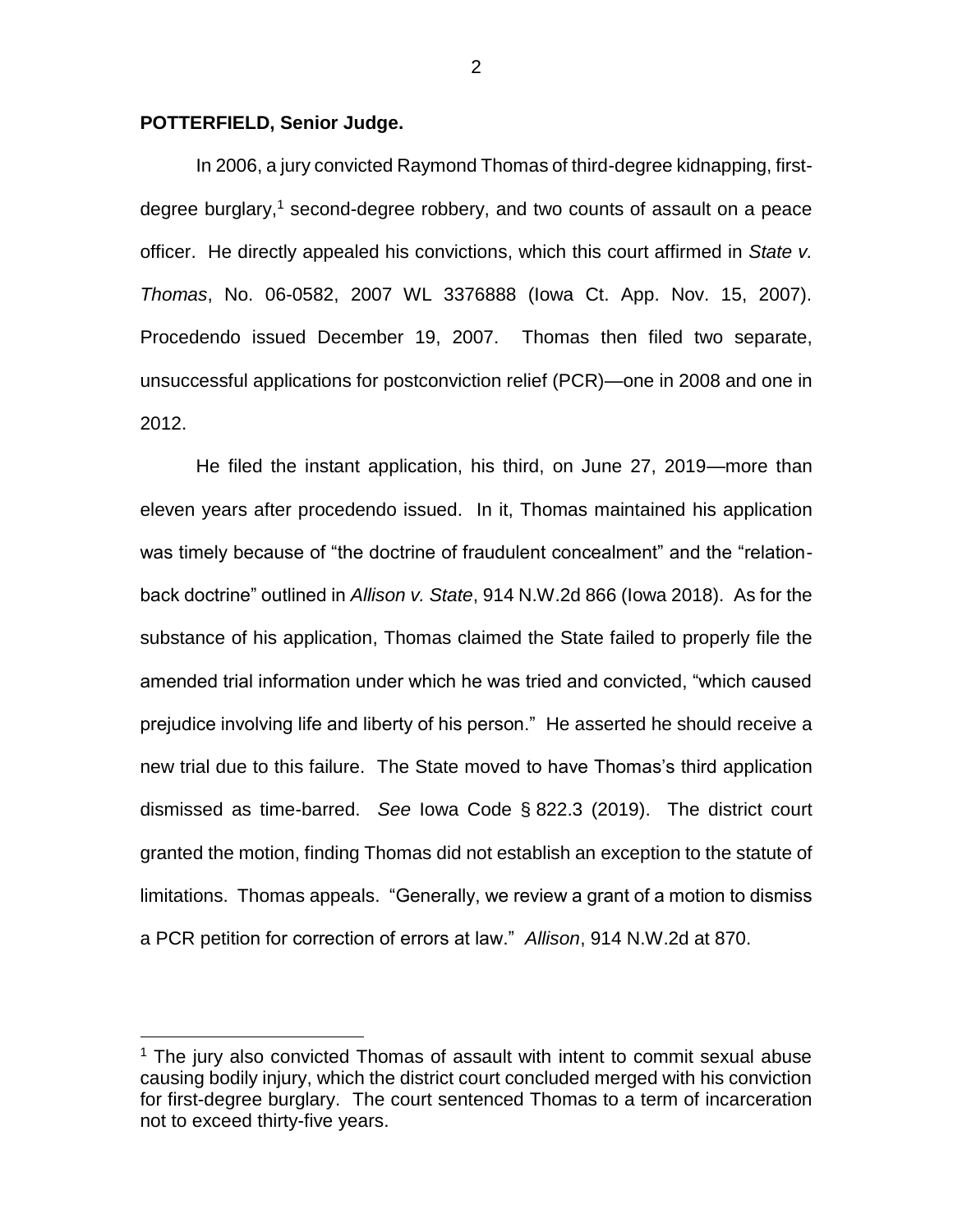Thomas maintains an exception to the three-year statute of limitations applies to save his third PCR application and the district court was wrong to rule otherwise.

First, he mentions in passing that the district court was wrong to conclude he did not raise a new ground of fact or law that could not have been raised earlier. *See* Iowa Code § 822.3 (providing applications must be filed within three years from when the writ of procedendo is issued but "this limitation does not apply to a ground of fact or law that could not have been raised within the applicable time period"). As the State points out, Thomas did not raise this argument to the district court, so it is not preserved for our review on appeal. *See Goode v. State*, 920 N.W.2d 520, 526 (Iowa 2018) ("As a general rule, we do not address issues presented on appeal for the first time . . . .").

Second, Thomas maintains his application is saved by the holding in *Allison*, in which our supreme court held:

that where a PCR petition alleging ineffective assistance of trial counsel has been timely filed per section 822.3 and there is a successive PCR petition alleging postconviction counsel was ineffective in presenting the ineffective-assistance-of-trial-counsel claim, the timing of the filing of the second PCR petition relates back to the timing of the filing of the original PCR petition for purposes of Iowa Code section 822.3 *if the successive PCR petition is filed promptly after the conclusion of the first PCR action.*

914 N.W.2d at 891 (emphasis added). But this is Thomas's third application, not his second. *See, e.g.*, *Smitherman v. State*, 19-0331, 2020 WL 3571814, at \*2 (Iowa Ct. App. July 1, 2020) ("[*Allison*] does not apply to a third or subsequent PCR application."). And, furthermore, he filed his third application more than eighteen months after procedendo issued on his second application, which is not a "prompt"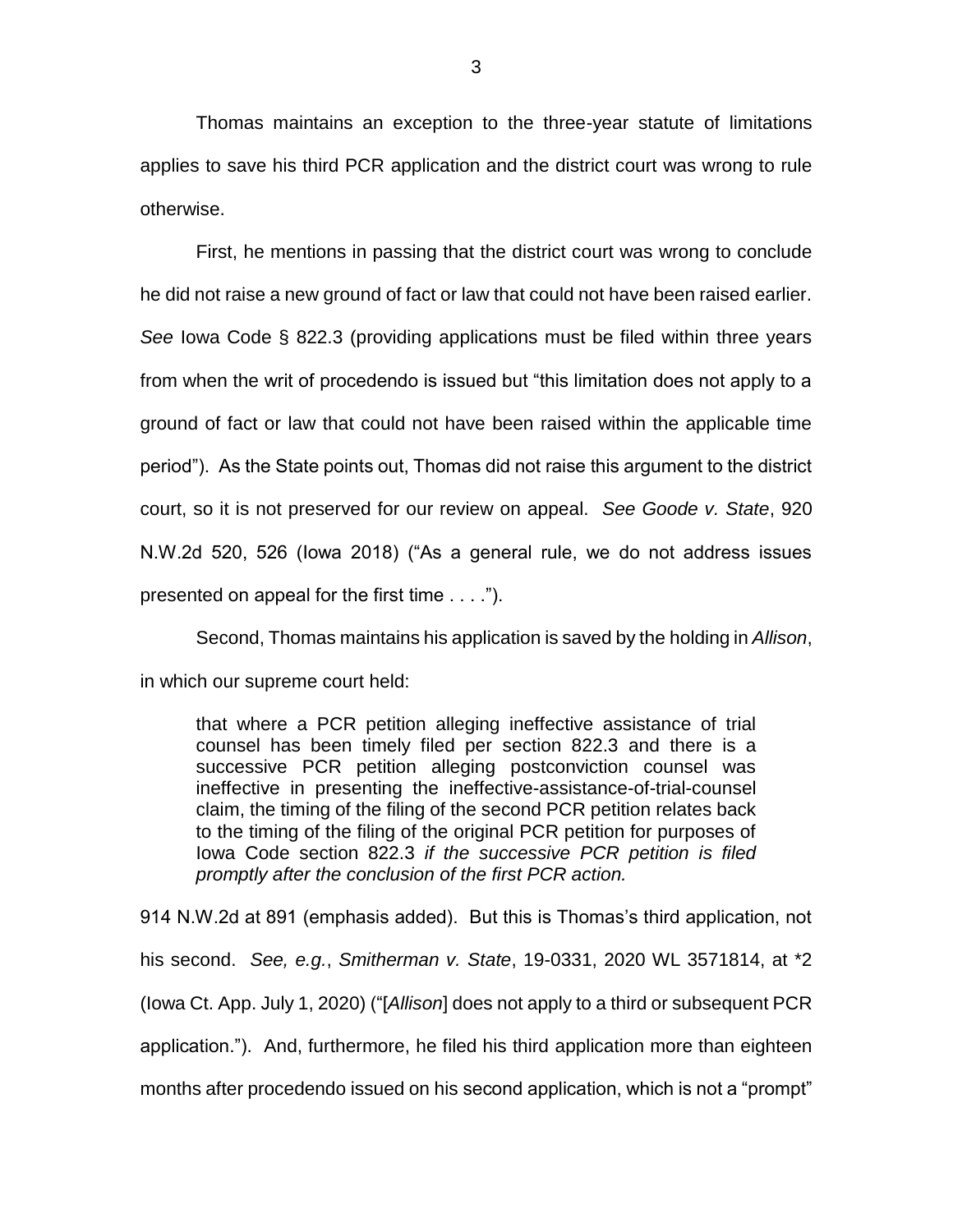successive filing. *See, e.g.*, *Maddox v. State*, No. 19-1916, 2020 WL 5230367, at \*3 (Iowa Ct. App. Sept. 2, 2020) (concluding 121-day delay did not meet the requirement of "filed promptly"). The *Allison* exception does not apply here.<sup>2</sup>

Finally, Thomas argues his application is not time-barred because of the doctrine of fraudulent concealment. A plaintiff can rely on the doctrine of fraudulent concealment to avoid the statute of limitations. *See Christy v. Miulli*, 692 N.W.2d 694, 703 (Iowa 2005). But to do so, the party relying on the doctrine "must prove the [other party] did some affirmative act to conceal the plaintiff's cause of action independent of and subsequent to the liability-producing conduct." *Id.* And "the plaintiff's reliance must be reasonable." *Id.* Here, Thomas relies on the State's failure to file the amended trial information for both the substance of his application (i.e. "liability-producing conduct") and as his reason for his untimely filing. But the amended trial information reduced the charges against Thomas, and he knew of the amendment at least as of the time the trial began because the prosecutor read the correct, amended trial information to the jury. Additionally, at Thomas's sentencing, the discrepancy in information was noted, as the preparer of the presentence investigation did not have the most recent version. The prosecutor pointed out at that time that she had read the correct one to the jury at the

 $\overline{a}$ 

 $2$  In 2019, our legislature amended section 822.3 to include the following, "An allegation of ineffective assistance of counsel in a prior case under this chapter shall not toll or extend the limitation periods in this section nor shall such claim relate back to a prior filing to avoid the application of the limitation periods." Iowa Code § 822.3 (Supp. 2019). This amendment appears to abrogate *Allison*, and it took effect on July 1, 2019—while Thomas's third application was pending. But because Thomas's application does not meet the narrow exception set out in *Allison*, we need not determine whether the amended section 822.3 applies to his case.